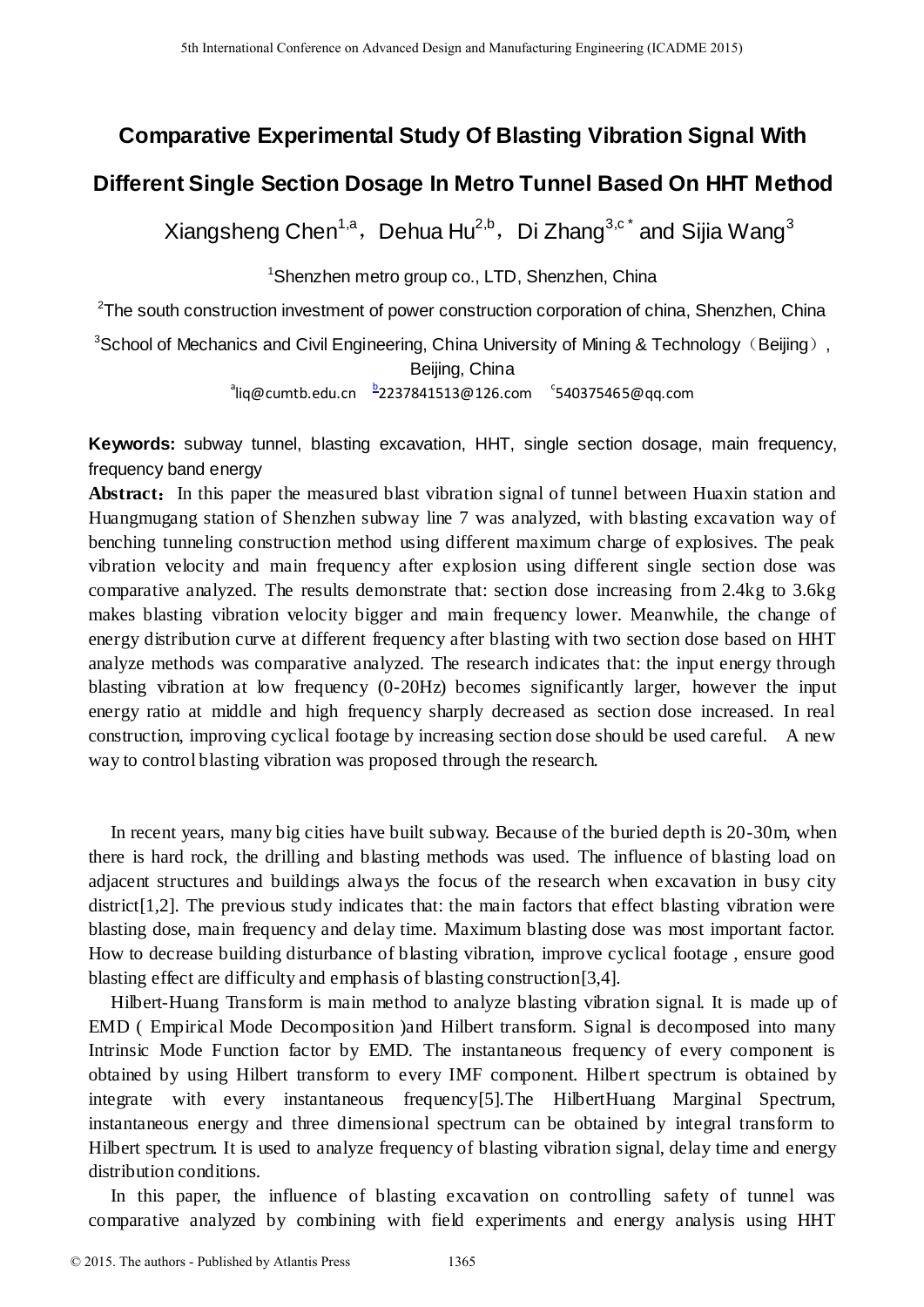transform of blasting vibration signal based on tunnel blasting excavation between Huaxin station and Huangmugang station of Shenzhen subway line 7. A new method to control blasting vibration was provided.

#### **[Engineering situation](http://dict.cnki.net/dict_result.aspx?searchword=%e5%b7%a5%e7%a8%8b%e6%a6%82%e5%86%b5&tjType=sentence&style=&t=engineering+situation)**

[Running tunnel](http://dict.cnki.net/dict_result.aspx?searchword=%e5%8c%ba%e9%97%b4%e9%9a%a7%e9%81%93&tjType=sentence&style=&t=running+tunnel) between Huaxin station and Huangmugang station are [excavated](http://dict.cnki.net/dict_result.aspx?searchword=%e5%bc%80%e6%8c%96&tjType=sentence&style=&t=excavated) with width of 6.8m and height of 6.8m, and the area are about  $40m^2$ . The benching tunneling construction method are used and the excavation cyclical footage is 1.0m. There are 8 [period numbers](http://dict.cnki.net/dict_result.aspx?searchword=%e6%ae%b5%e4%bd%8d&tjType=sentence&style=&t=period+number) as 1、3、 5, 7, 9, 11, 13, 15 used in [detonators](http://dict.cnki.net/dict_result.aspx?searchword=%e9%9b%b7%e7%ae%a1&tjType=sentence&style=&t=detonator). [Explosive consumption](http://dict.cnki.net/dict_result.aspx?searchword=%e7%82%b8%e8%8d%af%e5%8d%95%e8%80%97&tjType=sentence&style=&t=explosive+consumption) is about  $1 \text{kg/m}^3$ . The biggest single section [dosage](http://dict.cnki.net/dict_result.aspx?searchword=%e8%8d%af%e9%87%8f&tjType=sentence&style=&t=dosage) of [upper bench](http://dict.cnki.net/dict_result.aspx?searchword=%e4%b8%8a%e5%8f%b0%e9%98%b6&tjType=sentence&style=&t=upper+bench) is  $3.6kg$ , the shape of [cutting hole](http://dict.cnki.net/dict_result.aspx?searchword=%e6%8e%8f%e6%a7%bd%e7%9c%bc&tjType=sentence&style=&t=cutting+hole) is [double wedge](http://dict.cnki.net/dict_result.aspx?searchword=%e5%8f%8c%e6%a5%94%e5%bd%a2&tjType=sentence&style=&t=double+wedge) and the [distance](http://dict.cnki.net/dict_result.aspx?searchword=%e9%97%b4%e8%b7%9d&tjType=sentence&style=&t=distance) of [periphery hole](http://dict.cnki.net/dict_result.aspx?searchword=%e5%91%a8%e8%be%b9%e7%9c%bc&tjType=sentence&style=&t=periphery+hole) is 400mm while the under bench is 2.4kg and 500mm. Millisecond subsection blasting technology out of holes are used if the [vibration velocity](http://dict.cnki.net/dict_result.aspx?searchword=%e6%8c%af%e9%80%9f&tjType=sentence&style=&t=vibration+velocity) is [over standard](http://dict.cnki.net/dict_result.aspx?searchword=%e8%b6%85%e6%a0%87&tjType=sentence&style=&t=over+standard), there are used  $1\sqrt{3}$  and 5 subsections to control blasting, which can [reduce](http://dict.cnki.net/dict_result.aspx?searchword=%e9%99%8d%e4%bd%8e&tjType=sentence&style=&t=reduce) the single section [dosage](http://dict.cnki.net/dict_result.aspx?searchword=%e8%8d%af%e9%87%8f&tjType=sentence&style=&t=dosage) once again.



Fig1 Picture of upper benchblast-hole Fig2 Picture of under benchblast-hole arrangement [arrangement](http://dict.cnki.net/dict_result.aspx?searchword=%e7%82%ae%e5%ad%94%e5%b8%83%e7%bd%ae&tjType=sentence&style=&t=blast-hole+arrangement)



#### **Relationship between the maximal segment charge and the main frequency**

The speed oscillogram of Blasting Vibration of whose single segment charge are 2.4kg and 3.6kg is shown in Fig.3, and the main frequency change curve of Blasting Vibration under two maximum segment charge is shown in Fig.4. In Fig.3, the blasting vibration velocity peak value will have a sharp growth if the maximum segment charge increases, the blasting vibration velocity peak value is 0.14cm/s under 2.4kg segment charge, and it reaches 0.38cm/s under 3.6kg segment charge.

The main frequency presents concussion changes with the increase of the distance under two segment charges, and the greater the distance, the main frequency had a trend to the lower value. At the same time, the blasting main frequency of 3.6kg segment charge is much smaller that of 2.4kg segment charge obviously in the above figure. Under 2.4kg segment charge, the mean blasting main frequency is 52Hz, which decreases to 30Hz where the distance is close to 40m.While under 3.6kg segment charge, the mean blasting main frequency is 36Hz, which decreases to 11Hz even where the distance is close to 42m. Therefore, increasing maximum segment charge will make the blasting vibration velocity value greater, and decrease the blasting main frequency. So safety control of blasting must be taken in other measures (such as increase hole external segmentation, free face and so on), when segment charge is increased in the design of blasting parameters.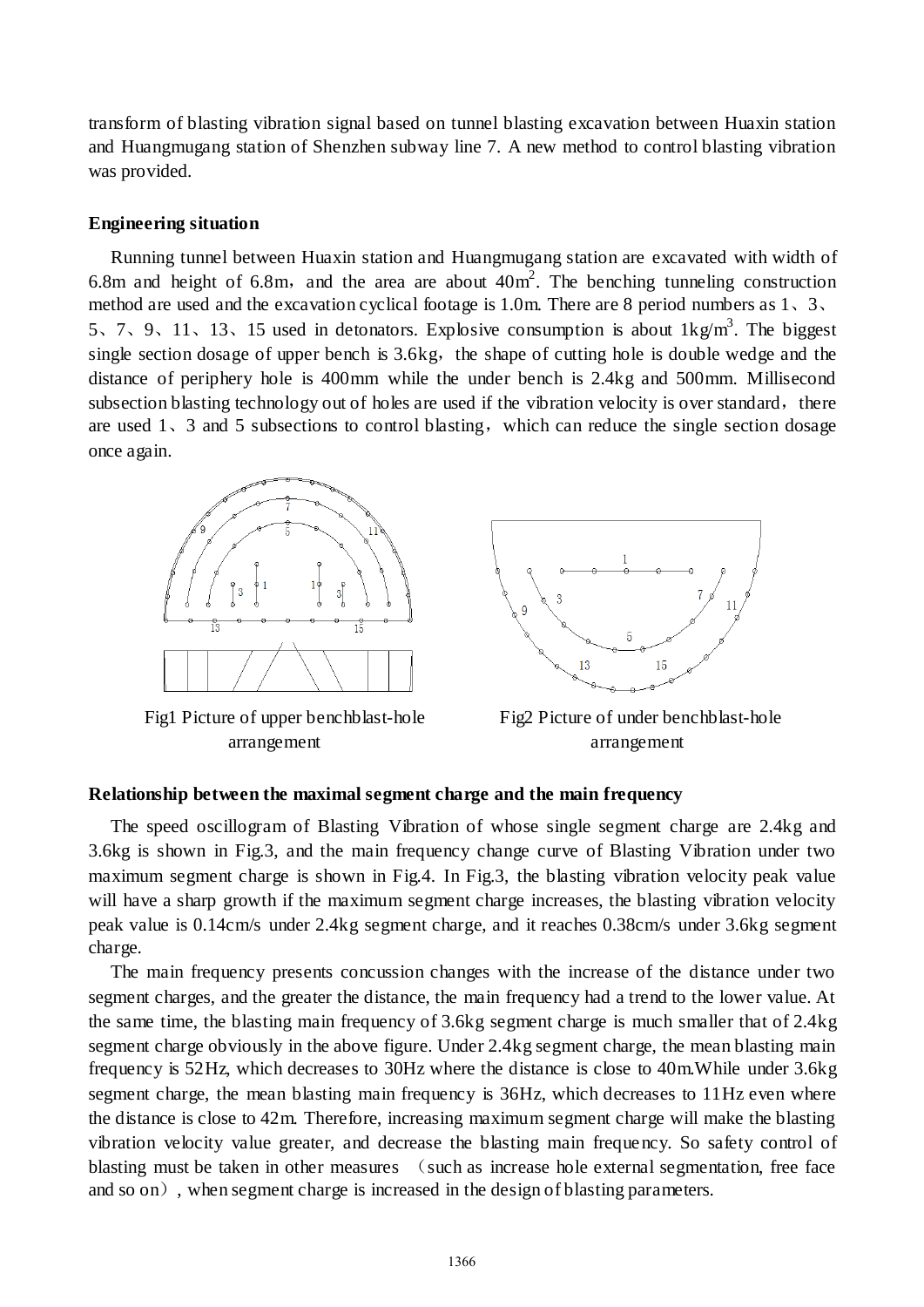

(a) section [dosage](http://dict.cnki.net/dict_result.aspx?searchword=%e8%8d%af%e9%87%8f&tjType=sentence&style=&t=dosage) 2.4kg (b) sectio[n dosage](http://dict.cnki.net/dict_result.aspx?searchword=%e8%8d%af%e9%87%8f&tjType=sentence&style=&t=dosage) 3.6kg Fig.3 Picture of Blasting vibration velocity in benching tunneling construction



Fig.4 Change curve of the main frequency with different single sectio[n dosage](http://dict.cnki.net/dict_result.aspx?searchword=%e8%8d%af%e9%87%8f&tjType=sentence&style=&t=dosage)

The whole main frequency which can be summarized obviously in the above figures is between 20—70Hz in subway blasting excavations. Of which, lower than 15Hz ultra-low frequency or more than 100 Hz main frequency is few, the frequency of the main frequency which is lower than 20Hz the distance is more than 35m far from the explosion center, so building disturbance far from the explosion center more than 35m should be main monitoring under the actual process of blasting. The High Frequency part attenuation is very fast, while the Low Frequency is very relatively slow. The main vibrating frequency of the signals has a downward trend with the increase of distance, but the trend is not strict attenuation with the increase of blast center distance, which will take on mutation or fluctuation in part with the increase of propagation distance. Therefore, there are great limitations only based on field monitoring results, further theoretical analysis should be taken.

#### **Marginal spectrum of singal**

Known from the vibration theory analysis: [complex](http://dict.cnki.net/dict_result.aspx?searchword=%e5%a4%8d%e6%9d%82&tjType=sentence&style=&t=complex) [vibration](http://dict.cnki.net/dict_result.aspx?searchword=%e6%8c%af%e5%8a%a8&tjType=sentence&style=&t=vibra+tion) [signal](http://dict.cnki.net/dict_result.aspx?searchword=%e4%bf%a1%e5%8f%b7&tjType=sentence&style=&t=signal) is the [superposition](http://dict.cnki.net/dict_result.aspx?searchword=%e5%8f%a0%e5%8a%a0&tjType=sentence&style=&t=superposition) of [harmonic](http://dict.cnki.net/dict_result.aspx?searchword=%e8%b0%90%e6%b3%a2&tjType=sentence&style=&t=harmonic) [component](http://dict.cnki.net/dict_result.aspx?searchword=%e5%88%86%e9%87%8f&tjType=sentence&style=&t=component) of [different](http://dict.cnki.net/dict_result.aspx?searchword=%e4%b8%8d%e5%90%8c&tjType=sentence&style=&t=different) [frequency.](http://dict.cnki.net/dict_result.aspx?searchword=%e9%a2%91%e7%8e%87&tjType=sentence&style=&t=frequency) One or more [resonant](http://dict.cnki.net/dict_result.aspx?searchword=%e8%b0%90%e6%8c%af&tjType=sentence&style=&t=resonance) [frequency](http://dict.cnki.net/dict_result.aspx?searchword=%e9%a2%91%e7%8e%87&tjType=sentence&style=&t=frequency) is the main frequency components , [corresponding](http://dict.cnki.net/dict_result.aspx?searchword=%e7%9b%b8%e5%ba%94%e7%9a%84&tjType=sentence&style=&t=corresponding) [frequency](http://dict.cnki.net/dict_result.aspx?searchword=%e9%a2%91%e7%8e%87&tjType=sentence&style=&t=frequency) is [called](http://dict.cnki.net/dict_result.aspx?searchword=%e7%a7%b0&tjType=sentence&style=&t=called) [main frequency.](http://dict.cnki.net/dict_result.aspx?searchword=%e4%b8%bb%e9%a2%91%e7%8e%87&tjType=sentence&style=&t=main+frequency) [Blasting vibration wave](http://dict.cnki.net/dict_result.aspx?searchword=%e7%88%86%e7%a0%b4%e6%8c%af%e5%8a%a8%e6%b3%a2&tjType=sentence&style=&t=blasting+vibration+wave) [including](http://dict.cnki.net/dict_result.aspx?searchword=%e5%8c%85%e5%90%ab&tjType=sentence&style=&t=includes) [abundant](http://dict.cnki.net/dict_result.aspx?searchword=%e4%b8%b0%e5%af%8c%e7%9a%84&tjType=sentence&style=&t=abundant) [harmonic](http://dict.cnki.net/dict_result.aspx?searchword=%e8%b0%90%e6%b3%a2&tjType=sentence&style=&t=harmonic) [frequency](http://dict.cnki.net/dict_result.aspx?searchword=%e9%a2%91%e7%8e%87&tjType=sentence&style=&t=frequency) ,has [some](http://dict.cnki.net/dict_result.aspx?searchword=%e4%b8%80%e5%ae%9a%e7%9a%84&tjType=sentence&style=&t=some) [bandwidth.](http://dict.cnki.net/dict_result.aspx?searchword=%e9%a2%91%e5%b8%a6%e5%ae%bd%e5%ba%a6&tjType=sentence&style=&t=bandwidth) [According to](http://dict.cnki.net/dict_result.aspx?searchword=%e6%8c%89%e7%85%a7&tjType=sentence&style=&t=according+to) the [different](http://dict.cnki.net/dict_result.aspx?searchword=%e4%b8%8d%e5%90%8c&tjType=sentence&style=&t=different) [bandwidth](http://dict.cnki.net/dict_result.aspx?searchword=%e5%b8%a6%e5%ae%bd&tjType=sentence&style=&t=bandwidth) of [signal](http://dict.cnki.net/dict_result.aspx?searchword=%e4%bf%a1%e5%8f%b7%e9%a2%91%e8%b0%b1&tjType=sentence&style=&t=signal+spectrum)  [spectrum, it](http://dict.cnki.net/dict_result.aspx?searchword=%e4%bf%a1%e5%8f%b7%e9%a2%91%e8%b0%b1&tjType=sentence&style=&t=signal+spectrum) [can](http://dict.cnki.net/dict_result.aspx?searchword=%e5%8f%af%e4%bb%a5&tjType=sentence&style=&t=can) be [divided into](http://dict.cnki.net/dict_result.aspx?searchword=%e5%88%86%e6%88%90&tjType=sentence&style=&t=divided+into) ["narrow](http://dict.cnki.net/dict_result.aspx?searchword=%e7%aa%84&tjType=sentence&style=&t=narrow) [spectrum](http://dict.cnki.net/dict_result.aspx?searchword=%e9%a2%91%e8%b0%b1&tjType=sentence&style=&t=spectrum) "and ["broadband](http://dict.cnki.net/dict_result.aspx?searchword=%e5%ae%bd%e5%b8%a6&tjType=sentence&style=&t=broadband) [spectrum"](http://dict.cnki.net/dict_result.aspx?searchword=%e9%a2%91%e8%b0%b1&tjType=sentence&style=&t=spectrum), [as](http://dict.cnki.net/dict_result.aspx?searchword=%e5%a6%82&tjType=sentence&style=&t=as) shown in the Fig.5. The [main](http://dict.cnki.net/dict_result.aspx?searchword=%e4%b8%bb&tjType=sentence&style=&t=main) [frequency](http://dict.cnki.net/dict_result.aspx?searchword=%e9%a2%91%e7%8e%87&tjType=sentence&style=&t=frequency) [energy](http://dict.cnki.net/dict_result.aspx?searchword=%e8%83%bd%e9%87%8f&tjType=sentence&style=&t=energy) of [narrow](http://dict.cnki.net/dict_result.aspx?searchword=%e7%aa%84&tjType=sentence&style=&t=narrow) [spectrum](http://dict.cnki.net/dict_result.aspx?searchword=%e9%a2%91%e8%b0%b1&tjType=sentence&style=&t=spectrum) is [large](http://dict.cnki.net/dict_result.aspx?searchword=%e5%a4%a7&tjType=sentence&style=&t=large) and the [harmonic components](http://dict.cnki.net/dict_result.aspx?searchword=%e8%b0%90%e6%b3%a2%e6%88%90%e5%88%86&tjType=sentence&style=&t=harmonic+components) [energy](http://dict.cnki.net/dict_result.aspx?searchword=%e8%83%bd%e9%87%8f&tjType=sentence&style=&t=energy) is small. The [main](http://dict.cnki.net/dict_result.aspx?searchword=%e4%b8%bb%e8%a6%81&tjType=sentence&style=&t=main) [frequency](http://dict.cnki.net/dict_result.aspx?searchword=%e9%a2%91%e7%8e%87&tjType=sentence&style=&t=frequency) is main [evaluation](http://dict.cnki.net/dict_result.aspx?searchword=%e8%af%84%e4%bb%b7&tjType=sentence&style=&t=evaluation) of [frequency characteristic](http://dict.cnki.net/dict_result.aspx?searchword=%e9%a2%91%e7%8e%87%e7%89%b9%e6%80%a7&tjType=sentence&style=&t=frequency+characteristic) of [blasting vibration.](http://dict.cnki.net/dict_result.aspx?searchword=%e7%88%86%e7%a0%b4%e6%8c%af%e5%8a%a8&tjType=sentence&style=&t=blasting+vibration) The [characteristics](http://dict.cnki.net/dict_result.aspx?searchword=%e7%89%b9%e7%82%b9&tjType=sentence&style=&t=characteristics) of [broadband](http://dict.cnki.net/dict_result.aspx?searchword=%e5%ae%bd%e5%b8%a6&tjType=sentence&style=&t=broadband) [spectrum](http://dict.cnki.net/dict_result.aspx?searchword=%e9%a2%91%e8%b0%b1&tjType=sentence&style=&t=spectrum) is that the [main](http://dict.cnki.net/dict_result.aspx?searchword=%e4%b8%bb&tjType=sentence&style=&t=main) [frequency](http://dict.cnki.net/dict_result.aspx?searchword=%e9%a2%91%e7%8e%87&tjType=sentence&style=&t=frequency) [energy](http://dict.cnki.net/dict_result.aspx?searchword=%e8%83%bd%e9%87%8f&tjType=sentence&style=&t=energy) is [not](http://dict.cnki.net/dict_result.aspx?searchword=%e4%b8%8d&tjType=sentence&style=&t=not) [herniation](http://dict.cnki.net/dict_result.aspx?searchword=%e7%aa%81%e5%87%ba&tjType=sentence&style=&t=herniation) and the sum of [energy](http://dict.cnki.net/dict_result.aspx?searchword=%e8%83%bd%e9%87%8f&tjType=sentence&style=&t=energy) of [each](http://dict.cnki.net/dict_result.aspx?searchword=%e5%90%84&tjType=sentence&style=&t=each) [harmonic](http://dict.cnki.net/dict_result.aspx?searchword=%e8%b0%90%e6%b3%a2&tjType=sentence&style=&t=harmonic) [frequency](http://dict.cnki.net/dict_result.aspx?searchword=%e9%a2%91%e7%8e%87&tjType=sentence&style=&t=frequency) is larger.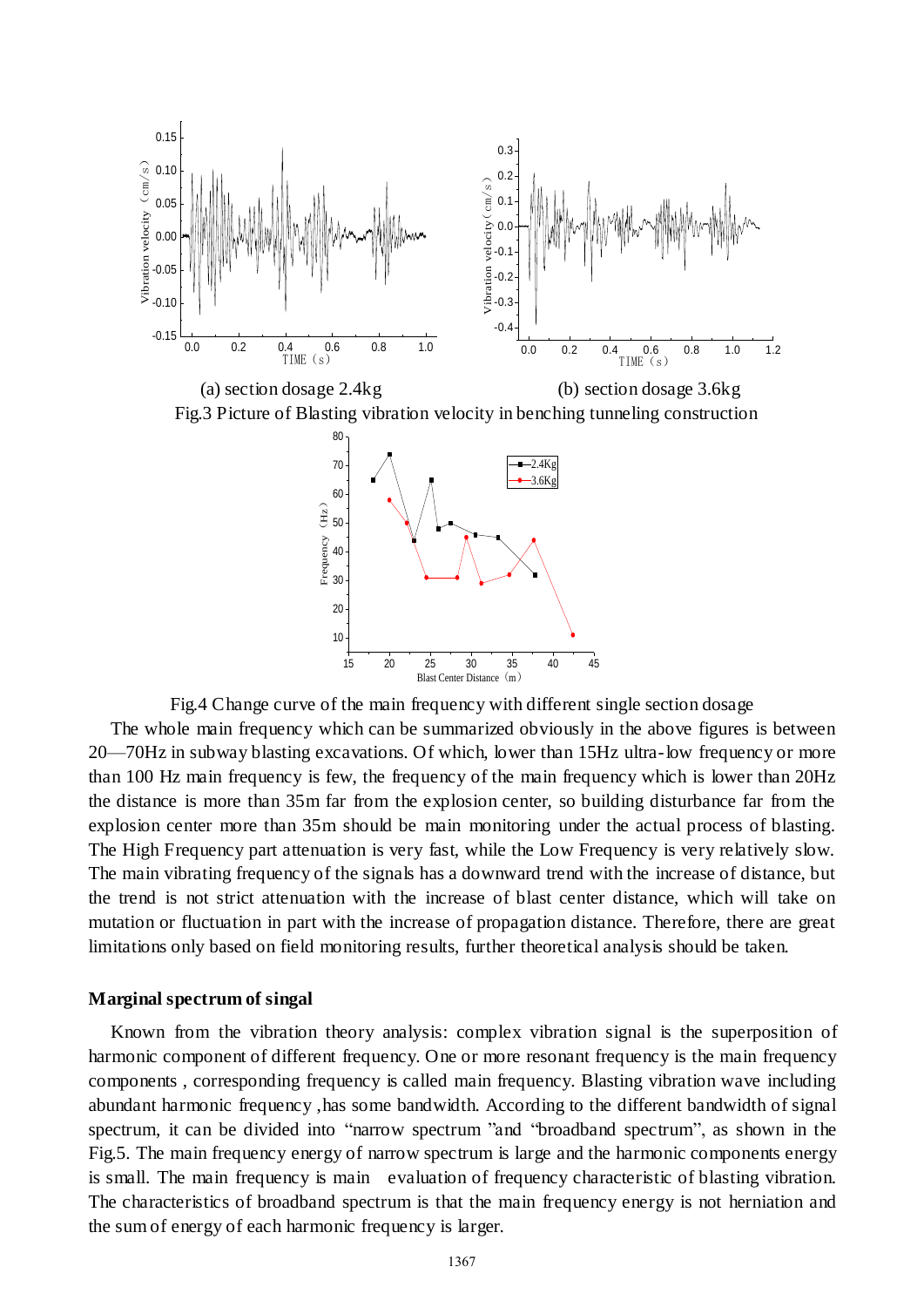

Fig5 [typical](http://dict.cnki.net/dict_result.aspx?searchword=%e5%85%b8%e5%9e%8b%e7%9a%84&tjType=sentence&style=&t=typical) [narrow](http://dict.cnki.net/dict_result.aspx?searchword=%e7%aa%84&tjType=sentence&style=&t=narrow) [spectrum](http://dict.cnki.net/dict_result.aspx?searchword=%e9%a2%91%e8%b0%b1&tjType=sentence&style=&t=spectrum) and broadband [spectrum](http://dict.cnki.net/dict_result.aspx?searchword=%e9%a2%91%e8%b0%b1&tjType=sentence&style=&t=spectrum)

Seen [from](http://dict.cnki.net/dict_result.aspx?searchword=%e4%bb%8e&tjType=sentence&style=&t=from) Fig.5, the main [frequency](http://dict.cnki.net/dict_result.aspx?searchword=%e9%a2%91%e7%8e%87&tjType=sentence&style=&t=frequency) of the two [signal spectrums](http://dict.cnki.net/dict_result.aspx?searchword=%e4%bf%a1%e5%8f%b7%e9%a2%91%e8%b0%b1&tjType=sentence&style=&t=signal+spectrum) are more than 30Hz, [according](http://dict.cnki.net/dict_result.aspx?searchword=%e6%8c%89%e7%85%a7&tjType=sentence&style=&t=according+to)  [to](http://dict.cnki.net/dict_result.aspx?searchword=%e6%8c%89%e7%85%a7&tjType=sentence&style=&t=according+to) [previous](http://dict.cnki.net/dict_result.aspx?searchword=%e4%bb%a5%e5%be%80&tjType=sentence&style=&t=previous) evaluation standard, the two blasting are [security.](http://dict.cnki.net/dict_result.aspx?searchword=%e5%ae%89%e5%85%a8%e7%9a%84&tjType=sentence&style=&t=security) But [by](http://dict.cnki.net/dict_result.aspx?searchword=%e7%94%b1&tjType=sentence&style=&t=by) [marginal](http://dict.cnki.net/dict_result.aspx?searchword=%e8%be%b9%e9%99%85&tjType=sentence&style=&t=marginal) [spectrum](http://dict.cnki.net/dict_result.aspx?searchword=%e8%b0%b1&tjType=sentence&style=&t=spectrum) of the two singals, the [energy](http://dict.cnki.net/dict_result.aspx?searchword=%e8%83%bd%e9%87%8f&tjType=sentence&style=&t=energy) of main [band](http://dict.cnki.net/dict_result.aspx?searchword=%e9%a2%91%e5%b8%a6&tjType=sentence&style=&t=band) range of [narrow](http://dict.cnki.net/dict_result.aspx?searchword=%e7%aa%84&tjType=sentence&style=&t=narrow) [marginal](http://dict.cnki.net/dict_result.aspx?searchword=%e8%be%b9%e9%99%85&tjType=sentence&style=&t=marginal) [spectrum](http://dict.cnki.net/dict_result.aspx?searchword=%e8%b0%b1&tjType=sentence&style=&t=spectrum) is very large, the [energy](http://dict.cnki.net/dict_result.aspx?searchword=%e8%83%bd%e9%87%8f&tjType=sentence&style=&t=energy) of the others is very small, the [instantaneous](http://dict.cnki.net/dict_result.aspx?searchword=%e7%9e%ac%e6%97%b6&tjType=sentence&style=&t=instantaneous) input o[f energy](http://dict.cnki.net/dict_result.aspx?searchword=%e8%83%bd%e9%87%8f&tjType=sentence&style=&t=energy) in main frequency band [will](http://dict.cnki.net/dict_result.aspx?searchword=%e4%bc%9a&tjType=sentence&style=&t=will) [probably](http://dict.cnki.net/dict_result.aspx?searchword=%e5%be%88%e5%8f%af%e8%83%bd&tjType=sentence&style=&t=probably) be [more than](http://dict.cnki.net/dict_result.aspx?searchword=%e8%b6%85%e8%bf%87&tjType=sentence&style=&t=more+than) the [limit](http://dict.cnki.net/dict_result.aspx?searchword=%e6%9e%81%e9%99%90&tjType=sentence&style=&t=limit) lastic [variables](http://dict.cnki.net/dict_result.aspx?searchword=%e5%8f%98%e9%87%8f&tjType=sentence&style=&t=variables) of buildings and [cause o](http://dict.cnki.net/dict_result.aspx?searchword=%e9%80%a0%e6%88%90&tjType=sentence&style=&t=caused+by)f [damages](http://dict.cnki.net/dict_result.aspx?searchword=%e6%8d%9f%e5%ae%b3&tjType=sentence&style=&t=damage) to buildings. And the [distribution](http://dict.cnki.net/dict_result.aspx?searchword=%e5%88%86%e5%b8%83&tjType=sentence&style=&t=distribution) of energy in 40—150Hz [safety range](http://dict.cnki.net/dict_result.aspx?searchword=%e2%80%9c%e5%ae%89%e5%85%a8%e8%8c%83%e5%9b%b4%e2%80%9d&tjType=sentence&style=&t=safety+range) of [broadband](http://dict.cnki.net/dict_result.aspx?searchword=%e5%ae%bd%e5%b8%a6&tjType=sentence&style=&t=broadband) [marginal](http://dict.cnki.net/dict_result.aspx?searchword=%e8%be%b9%e9%99%85&tjType=sentence&style=&t=marginal) [spectrum](http://dict.cnki.net/dict_result.aspx?searchword=%e8%b0%b1&tjType=sentence&style=&t=spectrum) is [very](http://dict.cnki.net/dict_result.aspx?searchword=%e9%9d%9e%e5%b8%b8&tjType=sentence&style=&t=very) [uniform,](http://dict.cnki.net/dict_result.aspx?searchword=%e5%9d%87%e5%8c%80&tjType=sentence&style=&t=uniform) multi-peak structure has appeared, [energy](http://dict.cnki.net/dict_result.aspx?searchword=%e8%83%bd%e9%87%8f&tjType=sentence&style=&t=energy) is [more](http://dict.cnki.net/dict_result.aspx?searchword=%e8%be%83&tjType=sentence&style=&t=more) [dispersion,](http://dict.cnki.net/dict_result.aspx?searchword=%e5%88%86%e6%95%a3&tjType=sentence&style=&t=dispersion) the [energy](http://dict.cnki.net/dict_result.aspx?searchword=%e8%83%bd%e9%87%8f&tjType=sentence&style=&t=energy) between [maximum](http://dict.cnki.net/dict_result.aspx?searchword=%e6%9c%80%e5%a4%a7%e5%80%bc&tjType=sentence&style=&t=maximum) and [minimum](http://dict.cnki.net/dict_result.aspx?searchword=%e6%9c%80%e5%b0%8f%e5%80%bc&tjType=sentence&style=&t=minimum) is more than 2 times. and the [energy](http://dict.cnki.net/dict_result.aspx?searchword=%e8%83%bd%e9%87%8f&tjType=sentence&style=&t=energy) [percentage](http://dict.cnki.net/dict_result.aspx?searchword=%e7%99%be%e5%88%86%e6%af%94&tjType=sentence&style=&t=percentage) in 0—20Hz of ["risk"](http://dict.cnki.net/dict_result.aspx?searchword=%e5%8d%b1%e9%99%a9&tjType=sentence&style=&t=risk) [band](http://dict.cnki.net/dict_result.aspx?searchword=%e9%a2%91%e5%b8%a6&tjType=sentence&style=&t=band) is [relativel](http://dict.cnki.net/dict_result.aspx?searchword=%e7%9b%b8%e5%af%b9&tjType=sentence&style=&t=relative)y small. [Comparatively speaking](http://dict.cnki.net/dict_result.aspx?searchword=%e7%9b%b8%e5%af%b9%e8%80%8c%e8%a8%80&tjType=sentence&style=&t=comparatively+speaking) the [degradation of energy](http://dict.cnki.net/dict_result.aspx?searchword=%e8%83%bd%e9%87%8f%e9%99%8d%e4%bd%8e&tjType=sentence&style=&t=degradation+of+energy) will [decrease](http://dict.cnki.net/dict_result.aspx?searchword=%e5%87%8f%e5%b0%8f&tjType=sentence&style=&t=decrease) the [effect](http://dict.cnki.net/dict_result.aspx?searchword=%e5%bd%b1%e5%93%8d&tjType=sentence&style=&t=effect) on [buildings](http://dict.cnki.net/dict_result.aspx?searchword=%e5%bb%ba%e7%ad%91%e7%89%a9&tjType=sentence&style=&t=building). [Broadband](http://dict.cnki.net/dict_result.aspx?searchword=%e5%ae%bd%e5%b8%a6&tjType=sentence&style=&t=broadband) [spectrum](http://dict.cnki.net/dict_result.aspx?searchword=%e9%a2%91%e8%b0%b1&tjType=sentence&style=&t=spectrum) [provide](http://dict.cnki.net/dict_result.aspx?searchword=%e6%8f%90%e4%be%9b&tjType=sentence&style=&t=provide) a [new](http://dict.cnki.net/dict_result.aspx?searchword=%e7%a7%8d&tjType=sentence&style=&t=new) [way](http://dict.cnki.net/dict_result.aspx?searchword=%e9%80%94%e5%be%84&tjType=sentence&style=&t=way) to [decrease](http://dict.cnki.net/dict_result.aspx?searchword=%e9%99%8d%e4%bd%8e&tjType=sentence&style=&t=decreased) the effect of [blasting vibration.](http://dict.cnki.net/dict_result.aspx?searchword=%e7%88%86%e7%a0%b4%e6%8c%af%e5%8a%a8&tjType=sentence&style=&t=blasting+vibration)So the [description](http://dict.cnki.net/dict_result.aspx?searchword=%e6%8f%8f%e8%bf%b0&tjType=sentence&style=&t=description) of [frequency characteristic](http://dict.cnki.net/dict_result.aspx?searchword=%e9%a2%91%e7%8e%87%e7%89%b9%e6%80%a7&tjType=sentence&style=&t=frequency+characteristic) of [blasting vibration wave](http://dict.cnki.net/dict_result.aspx?searchword=%e7%88%86%e7%a0%b4%e6%8c%af%e5%8a%a8%e6%b3%a2&tjType=sentence&style=&t=blasting+vibration+wave) and [destructive effect](http://dict.cnki.net/dict_result.aspx?searchword=%e7%a0%b4%e5%9d%8f%e4%bd%9c%e7%94%a8&tjType=sentence&style=&t=destructive+effect) to buildings or [structures](http://dict.cnki.net/dict_result.aspx?searchword=%e6%9e%84%e7%ad%91%e7%89%a9&tjType=sentence&style=&t=structure) of [blasting vibration](http://dict.cnki.net/dict_result.aspx?searchword=%e7%88%86%e7%a0%b4%e6%8c%af%e5%8a%a8&tjType=sentence&style=&t=blasting+vibration) only with main frequency is not very [overall.](http://dict.cnki.net/dict_result.aspx?searchword=%e5%85%a8%e9%9d%a2&tjType=sentence&style=&t=overall) [According to](http://dict.cnki.net/dict_result.aspx?searchword=%e6%8c%89%e7%85%a7&tjType=sentence&style=&t=according+to) the [characteristics](http://dict.cnki.net/dict_result.aspx?searchword=%e7%89%b9%e7%82%b9&tjType=sentence&style=&t=characteristics) of [frequency domain wave,](http://dict.cnki.net/dict_result.aspx?searchword=%e9%a2%91%e5%9f%9f%e6%b3%a2%e5%bd%a2&tjType=sentence&style=&t=frequency+domain+wave) [method of combining](http://dict.cnki.net/dict_result.aspx?searchword=%e7%9b%b8%e7%bb%93%e5%90%88%e7%9a%84%e6%96%b9%e6%b3%95%2c&tjType=sentence&style=&t=method+of+combining) [main frequency ,main frequency](http://dict.cnki.net/dict_result.aspx?searchword=%e4%b8%bb%e9%a2%91%e5%b8%a6&tjType=sentence&style=&t=main+frequency+band)  [band](http://dict.cnki.net/dict_result.aspx?searchword=%e4%b8%bb%e9%a2%91%e5%b8%a6&tjType=sentence&style=&t=main+frequency+band) and [marginal spectrum](http://dict.cnki.net/dict_result.aspx?searchword=%e8%be%b9%e9%99%85%e8%b0%b1&tjType=sentence&style=&t=marginal+spectrum) [should be adopte](http://dict.cnki.net/dict_result.aspx?searchword=%e5%ba%94%e8%af%a5%e9%87%87%e7%94%a8&tjType=sentence&style=&t=should+adopt)d to make a [comprehensive analysis](http://dict.cnki.net/dict_result.aspx?searchword=%e7%bb%bc%e5%90%88%e5%88%86%e6%9e%90&tjType=sentence&style=&t=comprehensive+analysis) of the [spectrum](http://dict.cnki.net/dict_result.aspx?searchword=%e9%a2%91%e8%b0%b1%e7%89%b9%e6%80%a7&tjType=sentence&style=&t=spectrum+characteristics)  [characteristics](http://dict.cnki.net/dict_result.aspx?searchword=%e9%a2%91%e8%b0%b1%e7%89%b9%e6%80%a7&tjType=sentence&style=&t=spectrum+characteristics) of [blasting vibration wave.](http://dict.cnki.net/dict_result.aspx?searchword=%e7%88%86%e7%a0%b4%e6%8c%af%e5%8a%a8%e6%b3%a2&tjType=sentence&style=&t=blasting+vibration+wave)The [frequency](http://dict.cnki.net/dict_result.aspx?searchword=%e9%a2%91%e7%8e%87&tjType=sentence&style=&t=frequency) [characteristics](http://dict.cnki.net/dict_result.aspx?searchword=%e7%89%b9%e6%80%a7&tjType=sentence&style=&t=characteristics) o[f blasting vibration](http://dict.cnki.net/dict_result.aspx?searchword=%e7%88%86%e7%a0%b4%e6%8c%af%e5%8a%a8&tjType=sentence&style=&t=blasting+vibration) can be [reflecte](http://dict.cnki.net/dict_result.aspx?searchword=%e5%8f%8d%e6%98%a0&tjType=sentence&style=&t=reflect)d overall. The [main frequency band](http://dict.cnki.net/dict_result.aspx?searchword=%e4%b8%bb%e9%a2%91%e5%b8%a6&tjType=sentence&style=&t=main+frequency+band) refers to [frequencies intervals](http://dict.cnki.net/dict_result.aspx?searchword=%e9%a2%91%e7%8e%87%e5%8c%ba%e9%97%b4%e3%80%82&tjType=sentence&style=&t=frequencies+intervals) composed of the [energy](http://dict.cnki.net/dict_result.aspx?searchword=%e8%83%bd%e9%87%8f&tjType=sentence&style=&t=energy) of [harmonic frequency](http://dict.cnki.net/dict_result.aspx?searchword=%e8%b0%90%e6%b3%a2%e9%a2%91%e7%8e%87&tjType=sentence&style=&t=harmonic+frequency) reaching to a [certain](http://dict.cnki.net/dict_result.aspx?searchword=%e6%9f%90%e4%b8%80&tjType=sentence&style=&t=certain) [numerical](http://dict.cnki.net/dict_result.aspx?searchword=%e6%95%b0%e5%80%bc&tjType=sentence&style=&t=numerical)[\(generall](http://dict.cnki.net/dict_result.aspx?searchword=%e4%b8%80%e8%88%ac%2c&tjType=sentence&style=&t=general)y 70 percent of [energy](http://dict.cnki.net/dict_result.aspx?searchword=%e8%83%bd%e9%87%8f&tjType=sentence&style=&t=energy) of [main](http://dict.cnki.net/dict_result.aspx?searchword=%e4%b8%bb&tjType=sentence&style=&t=main) [frequency\)](http://dict.cnki.net/dict_result.aspx?searchword=%e9%a2%91%e7%8e%87&tjType=sentence&style=&t=frequency).

#### **Relationship between the most explosive charge and frequency band energy**

Figure 6(a) is the frequency band of 0-10 Hz energy accounted for the proportion of the total energy changes with the increase of the distance. Can see from the picture, with the increase of distance, two doses in 0-10 Hz has a different degree of growth as a percentage of the energy of the period of the dosage of 2.4kg after blasting energy within 0-10 Hz with the increase of the distance from the growth of small, at the same time the overall percentage of energy also very little, from 41 m in an explosive source is close to 2%, the percentage of energy due to 0-10 Hz frequency range of buildings can cause resonance, so when the most explosive blasting is 2.4kg, and the actual measurement shows blasting control within the scope of security; Then when the dosage of 3.6kg, the percentage of energy along with the increase of the distance is larger, the maximum has reached 7%. From (b) you can see at the same time, within the scope of the 10-20 Hz, two of the most explosive under the percentage of energy also increases with the increase of distance, and the most explosive charge of 3.6kg of growth than the dosage of 2.4kg. To produce energy during the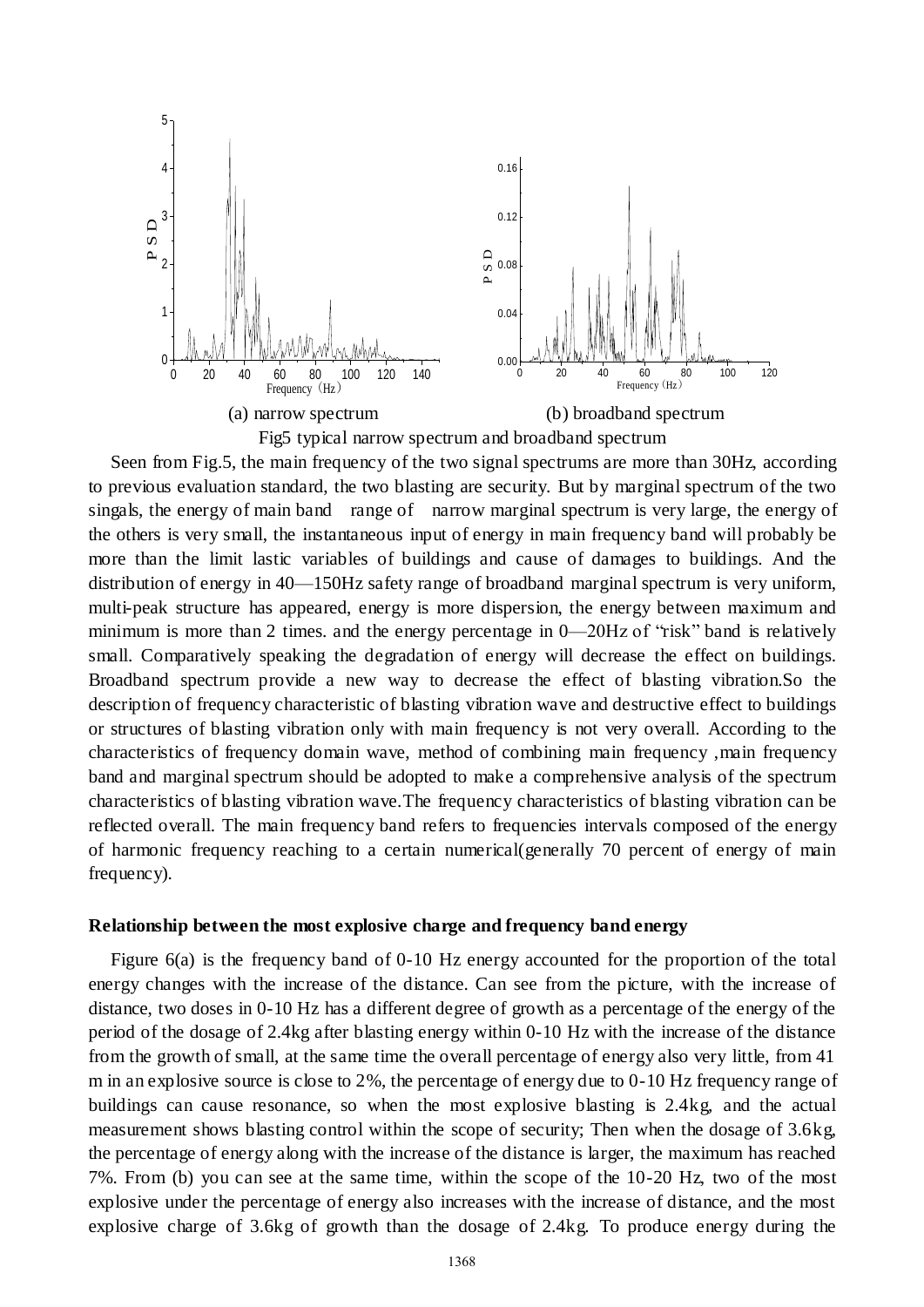process of blasting vibration wave propagation attenuation, the different frequency of the energy attenuation, however, the energy attenuation of high frequency components than the low frequency part, and the frequency zone of low frequency part of the frequency decrease rate is lower than the high frequency part of the lower rate. As the most explosive increase of the blasting vibration of low frequency part (0-20 Hz) growth rate also will increase, the increase of the amplitude is also very obvious, so in the actual construction process to increase blasting footage, also carefully consider increase the explosive way.



Fig.6 Change curve of the [frequency band energy](http://dict.cnki.net/dict_result.aspx?searchword=%e9%a2%91%e5%b8%a6%e8%83%bd%e9%87%8f&tjType=sentence&style=&t=frequency+band+energy) with distance increasing under two kinds of section [dosages](http://dict.cnki.net/dict_result.aspx?searchword=%e8%8d%af%e9%87%8f&tjType=sentence&style=&t=dosage)

Fig.6(c) is the energy´s distribution band of [blasting vibration.](http://dict.cnki.net/dict_result.aspx?searchword=%e7%88%86%e7%a0%b4%e9%9c%87%e5%8a%a8&tjType=sentence&style=&t=blasting+vibration) From graph (c) we can see, the proportion of energy´s band range is from 20hz to 70Hz is very high. When it is 20 meters away from [explosion source,](http://dict.cnki.net/javascript:showjdsw() the proportion of two kind of [maximal section explosive load weight](http://dict.cnki.net/dict_result.aspx?searchword=%e6%9c%80%e5%a4%a7%e6%ae%b5%e8%8d%af%e9%87%8f%e5%ae%89%e5%85%a8%ee%90%8c%e7%ae%97&tjType=sentence&style=&t=safety+reckoning+of+maximal+section+explosive+load+weight) is amazingly up to 70%.With the increase of its distance, energy´s proportion under two kind of circumstance all start to reduce, but the average energy´s proportion all are over 50%. Under the circumstance of [blast-shaking speed](http://dict.cnki.net/dict_result.aspx?searchword=%e7%88%86%e7%a0%b4%e9%9c%87%e9%80%9f&tjType=sentence&style=&t=blast-shaking+speed) accords with standard, it is an ideal [blasting effect.](http://dict.cnki.net/dict_result.aspx?searchword=%e7%88%86%e7%a0%b4%e6%95%88%e6%9e%9c&tjType=sentence&style=&t=blasting+effect)Under the circumstance of do not consider effect of band over 100%, 70Hz—100Hz of Fig.(d) is the highest [frequency band](http://dict.cnki.net/dict_result.aspx?searchword=%e9%a2%91%e5%b8%a6&tjType=sentence&style=&t=frequency+band) of [blasting vibration.](http://dict.cnki.net/dict_result.aspx?searchword=%e7%88%86%e7%a0%b4%e6%8c%af%e5%8a%a8&tjType=sentence&style=&t=blasting+vibration) Under two blasting´s circumstance, with the increase of [blast](http://dict.cnki.net/dict_result.aspx?searchword=%e7%88%86%e5%bf%83%e8%b7%9d&tjType=sentence&style=&t=blast+center+distance)  [center distance,](http://dict.cnki.net/dict_result.aspx?searchword=%e7%88%86%e5%bf%83%e8%b7%9d&tjType=sentence&style=&t=blast+center+distance)the energy proportion all have different degree descend.ultimately,41 meters away from [explosion source,](http://dict.cnki.net/dict_result.aspx?searchword=%e7%88%86%e6%ba%90&tjType=sentence&style=&t=explosion+source)the energy proportion of [segment explosive quantityo](http://dict.cnki.net/dict_result.aspx?searchword=%e6%ae%b5%e8%8d%af%e9%87%8f&tjType=sentence&style=&t=segment+explosive+quantity)f 2.4kg and 3.6kg is partly 12% and 6%.

From above four Graphs we can see, the signal´s energy shows the characteristic of hill feature that middle is bigger than both ends. With the increase of distance, the part mountain peak move gradually torwards the direction of [low frequency.](http://dict.cnki.net/dict_result.aspx?searchword=%e4%bd%8e%e9%a2%91&tjType=sentence&style=&t=low+frequency) Because what the [studying team](http://dict.cnki.net/dict_result.aspx?searchword=%e8%af%be%e9%a2%98%e7%bb%84&tjType=sentence&style=&t=studying+team) [monitor](http://dict.cnki.net/dict_result.aspx?searchword=%e7%9b%91%e6%b5%8b&tjType=sentence&style=&t=monitor) is the